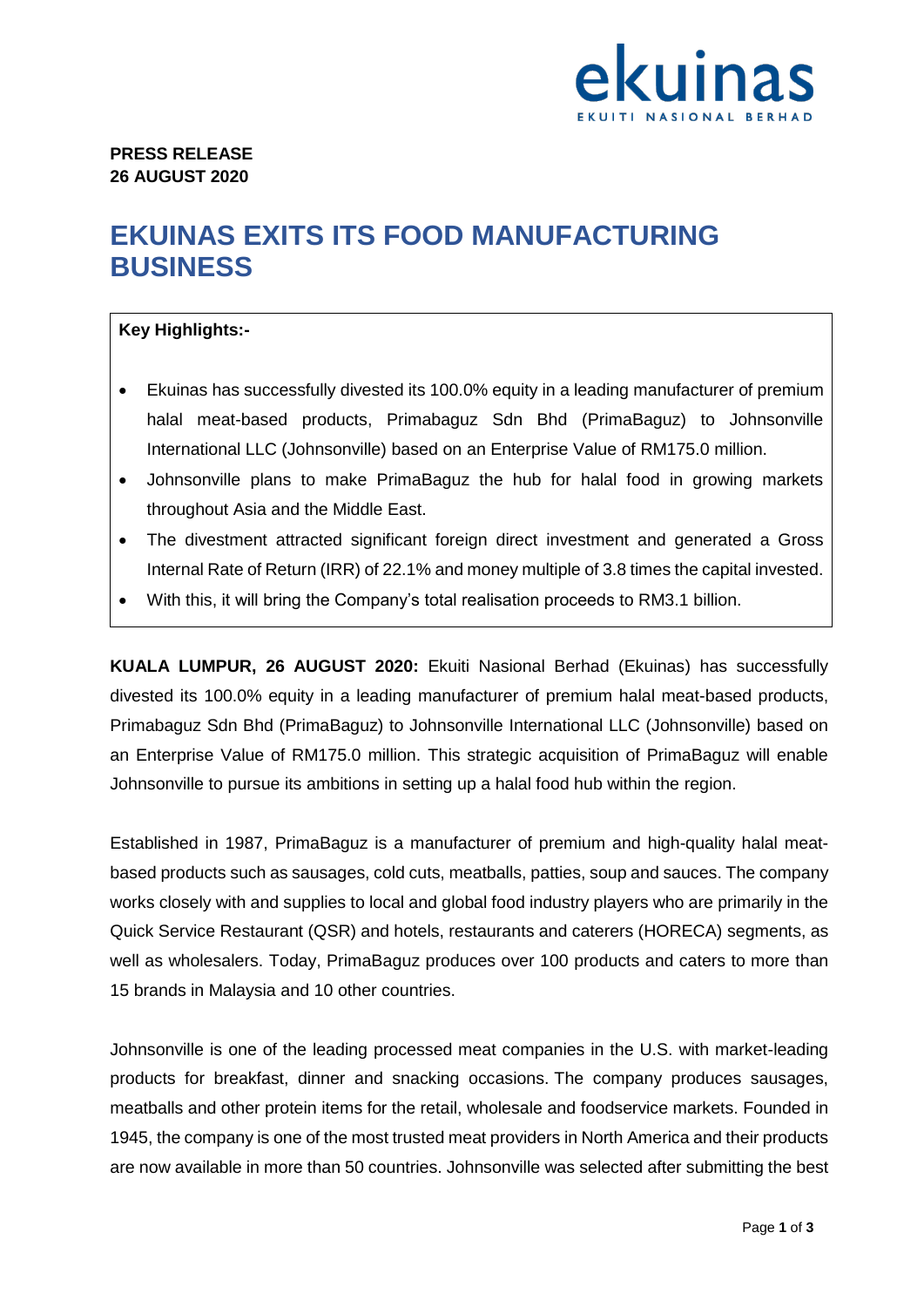

offer and the best fit under a sale process that attracted the interest of a number of local and international parties.

Michael Suprick, President of Johnsonville International said, "Our investment in PrimaBaguz allows us to further expand our international footprint into Southeast Asia, particularly Malaysia. With the country's strong market share in the halal food manufacturing industry, we look to use PrimaBaguz's capabilities to further penetrate markets looking for premium meats, both within Malaysia and in growing markets throughout Asia and the Middle East."

Syed Yasir Arafat Syed Abd Kadir, Chief Executive Officer of Ekuinas said, "Ekuinas is pleased that with this divestment, it has promoted foreign direct investment in the food manufacturing industry and that Johnsonville plans to make PrimaBaguz its halal hub throughout Asia and the Middle East markets."

"Ekuinas' value creation plan (VCP) for PrimaBaguz has resulted in a 75.0% growth in revenue since our entry in 2013, primarily driven by the increase in its manufacturing capacity and product range. Specific initiatives within the VCP include capacity improvements and operational enhancements, diversification of the manufacturing lines to cater to product customisation required by various clients, strategic supplier partnerships with popular fast food chains, as well as strengthening its management team. With these improvements in place, PrimaBaguz was able to tap into different segments within the industry and meet the increasing demand locally and regionally," added Syed Yasir Arafat.

The sale attracted significant foreign direct investment and generated a Gross Internal Rate of Return (IRR) of 22.1% and money multiple of 3.8 times the capital invested, which is part of Ekuinas' careful portfolio strategy that is in line with the current market condition. With this, it will bring the Company's total realisation proceeds to RM3.1 billion.

-End-